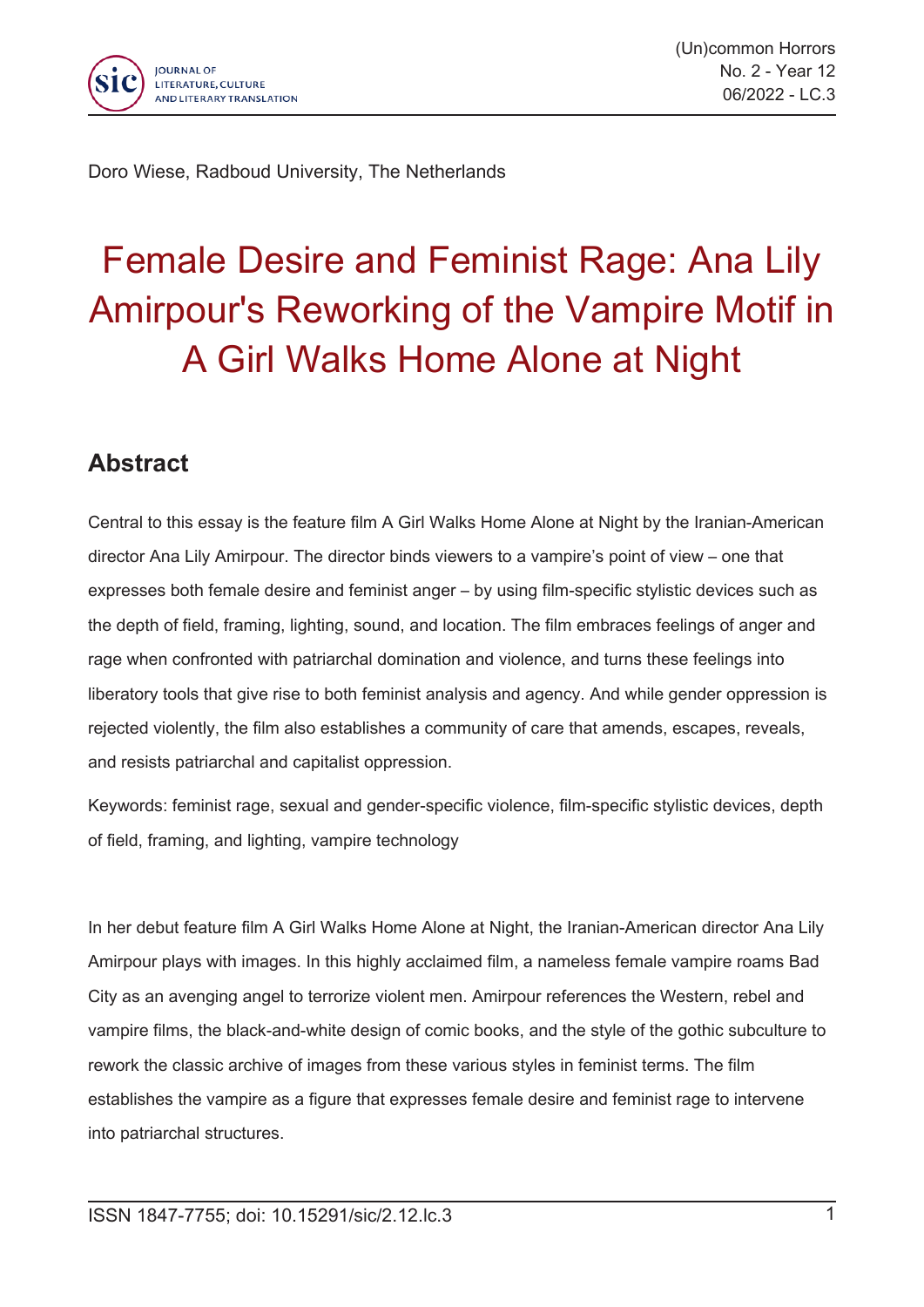

Amirpour exploits the primary identification with the camera (Metz; Baudry) that is generic to films to establish <sup>a</sup> non-anthropomorphic point of view, one that is aligned with <sup>a</sup> vampire's predatory gaze. In Metz's and Baudry's understanding, it is the camera that determines what is given-to-beseen and how it is depicted, while viewers have to succumb to this viewpoint unless they opt to look away. In A Girl Walks Home Alone at Night, the camera's perspective often concentrates on bodily details: medium close-up shots or close-up shots prevail, while the background becomes blurred through <sup>a</sup> shallow depth of field: <sup>a</sup> point of view that is artificial, and does not imitate human sight, but rather imagines <sup>a</sup> vampire's perception. In such film scenes, the camera's gaze expresses <sup>a</sup> desire for intimate closeness through the close-ups, through its way of looking at the film's characters; while the images shown, the ones that viewers see on screen, capture how characters are affected by the agent whose gaze is expressed by the camera's point of view, and whose desire for closeness, expressed by the close-ups, oftentimes turns suddenly into <sup>a</sup> predator's attack. Through this technique, the viewer is sutured to the point of view of <sup>a</sup> predator who singles out its human prey: viewers are aligned, by the camera, to <sup>a</sup> vampire's gaze that in this film comes to express female desire and feminist rage aimed at destroying masculinist violence. This article shows that the nameless vampire embodies "feminist rage that identifies gender oppression, sexual violence, and sexual humiliation for what they are and in doing so facilitates feminist countering of embodied inferiority, reductive sexualization, and sexual humiliation" (Taylor 99). The film offers <sup>a</sup> liberating point of view that embraces the feeling of rage and anger when confronted with sexual violence and gender oppression, and turns rage into <sup>a</sup> feminist analytical and agential tool for understanding and changing patriarchal destructiveness. This emancipatory embodiment and feminist point of view are brought into being through several major stylistic devices: depth of field, framing, lighting, sound, and location. In A Girl Walks Home Alone at Night, depth of field is used to introduce <sup>a</sup> female vampire's point of view that is apt to single out violent men, and that embraces loving ones; framing becomes <sup>a</sup> device that outlines female-identified characters' social conditions; through lighting, the limiting and delimiting qualities of locations are explored, while sound and location provide <sup>a</sup> larger commentary on intradiegetic and extradiegetic developments. The film thereby goes beyond the depicted action in its own universe to provide viewers with an alternative feminist viewpoint that rejects gender oppression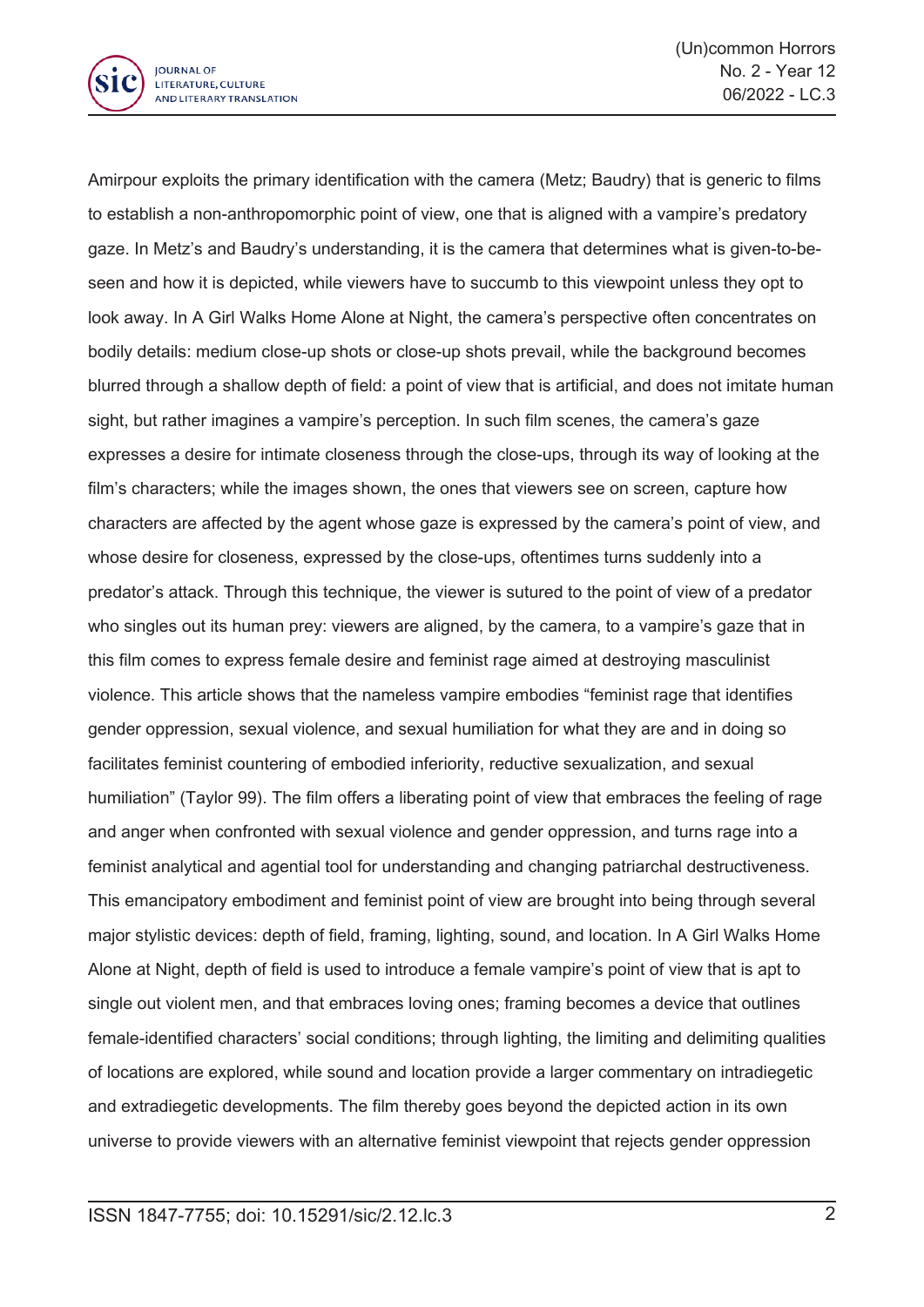

vehemently, and that seeks out and explores relationships that escape, rework, expose, and oppose violent patriarchal and capitalist social structures.

Vampires are beings that are connected to social reality but do not belong to it (cf. Auerbach, Calafell, Schopp). They began to populate imaginary worlds in the nineteenth century, when stories and novels like The Vampyre (Byron and Polidori), Carmilla (Le Fanu) or Dracula (Stoker) appeared. While the representation of vampires has undergone great changes – from <sup>a</sup> menace to humankind as depicted in films like Nosferatu (Murnau) to potential partners of human beings, as explored in the HBO-series True Blood (Ball) or in The Twilight Saga (Meyer) – all the various literary and visual manifestations provide us with information about social reality. Vampires represent <sup>a</sup> deviation from the norm. They hold up <sup>a</sup> mirror to <sup>a</sup> society but disappear behind the mirrors themselves. As Nina Auerbach argues, the changing nature of vampires reflects particular social anxieties of <sup>a</sup> given age: possibilities that are meant to be excluded from <sup>a</sup> given social formation, but that remain vitally and suspiciously strong (4-5). They are connected to the world over which they cast their shadows, and which they threaten. This threat can certainly have <sup>a</sup> liberating effect, as it does in the film A Girl Walks Home Alone at Night. The exploitative, constrictive and dependent social relationships depicted in the film are attacked by <sup>a</sup> nameless vampire, the film's main character played by Sheila Vand, who embodies feminist rage. The film uses its own cinematic means to illuminate and highlight these dysfunctional relationships, inventing alternatives of sociality like allyship, friendship, and partnership. To show how this is done, I will discuss the following particular forms of image-making in A Girl Walks Home Alone at Night: characters are often shot by the camera with <sup>a</sup> shallow depth of field, they are shown within <sup>a</sup> visual frame, and lighting and music emphasize the message, enhance the theme or mood.

The shallow depth of field used in A Girl Walks Home Alone at Night makes characters stand out as pin-sharp images against <sup>a</sup> blurred background, bringing the characters closer to the viewers. Details of <sup>a</sup> face, often captured by the camera through <sup>a</sup> close-up or semi-close-up, are made familiar to the viewers through the sharp camera focus. For example, viewers soon become familiar with the many tattoos on the body of Saeed (Dominic Rains), <sup>a</sup> petty criminal drug dealer and pimp: the broken heart he wears on his neck, the word sex on his throat, the blood-spitting Pacman adorning his carotid artery, the Persian characters and ornaments on his torso, the brass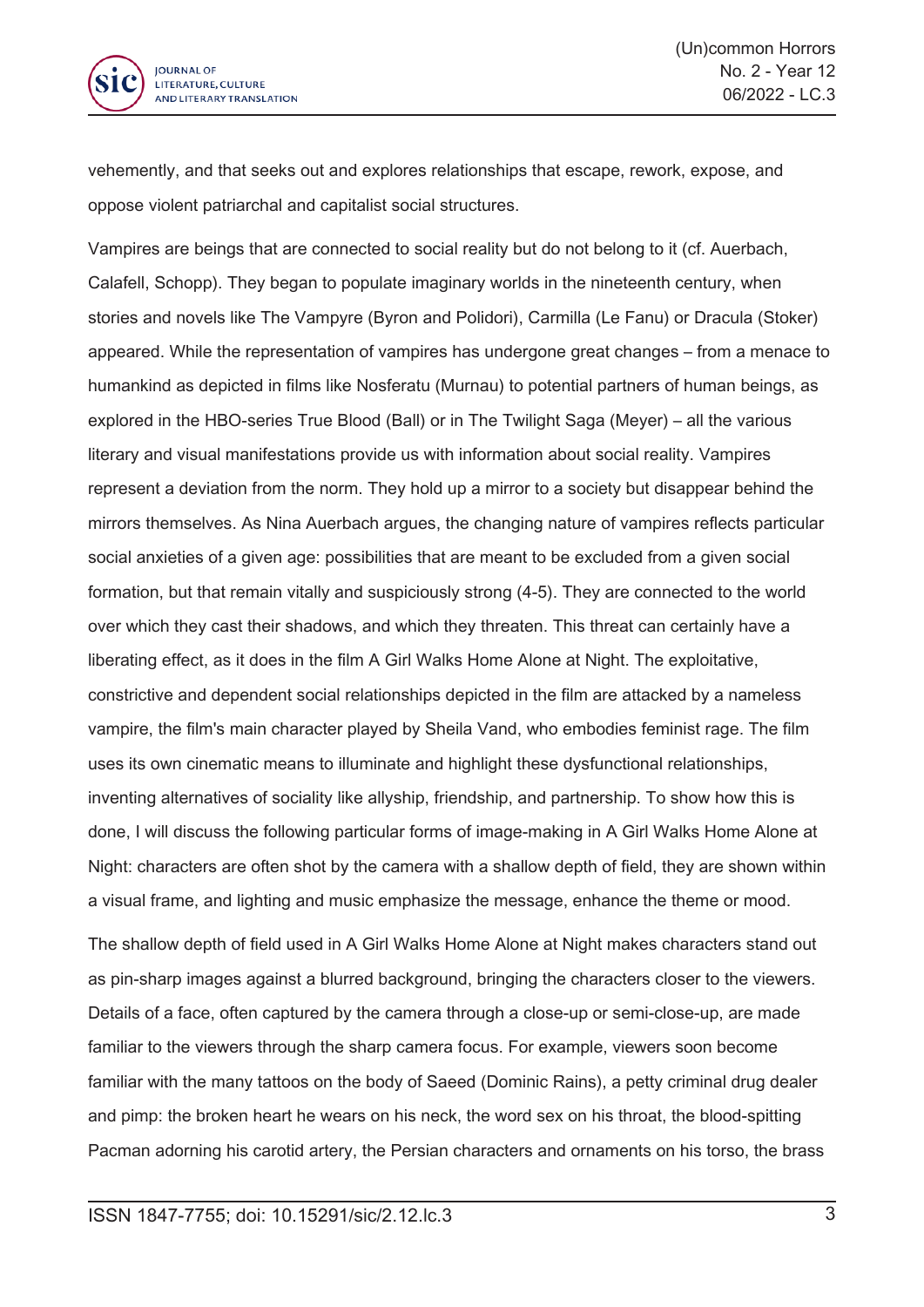

knuckles he wears on his right ring and middle finger. In the seduction scene with the nameless vampire – the girl who goes home alone at night – the camera captures the two in detail, while the room itself becomes shadowy. Objects in Saeed's apartment, such as the manifold animal trophies adorning his walls or the tiger skin on his couch, hazily allude to the theme of the hunt: it remains unclear, however, whether Saeed is in this case the hunter or the hunted. The shallow depth of field deceives viewers into thinking that they get to know characters down to the last detail: <sup>a</sup> fallacy, since the characters appear isolated from the depicted setting. What is in the foreground is razor-sharp, while objects, people, and landscapes in the background elude the viewers' gaze. The shallow depth of field thereby enhances <sup>a</sup> danger that Mary Ann Doane points out in her discussion of "The Close-Up. Scale and Detail in the Cinema." She writes: "The close-up in general is disengaged from the mise-en-scène, frightened with an inherent separability or isolation, <sup>a</sup> 'for itself' that inevitably escapes, to some degree, the tactics of continuity editing that strives to make it 'whole' again. … The image becomes, once more, an image rather than <sup>a</sup> threshold onto <sup>a</sup> world" (90-91). The close-up as <sup>a</sup> technique disrupts the narrative, severing the scene from the unfolding actions when it indexically and a-temporally refers primarily to itself (cf. Wiese 373). The shallow depth of field limits the viewer's knowledge about the scene.

The shallow depth of field thus ensures that characters are highlighted and appear in intimate proximity before the viewers' eyes, while their relation to the surroundings remains blurred. In the case of Saeed, this deceptive focusing can be read as intensifying <sup>a</sup> gaze on his body that blots out everything else: <sup>a</sup> demanding gaze that turns Saeed into an object, exposes and highlights him, and goes hand in hand with the promise of sex. What the shallow depth of field highlights, then, is the desirability of characters in the eyes of others, but also their alienation from the lives of others, their lack of relationship and loneliness. They are separated from their environment. It is the characters' alienation from others and their environment that is deadly in A Girl Walks Home at Night, especially in the case of Saeed, who is himself <sup>a</sup> harbinger of death and destruction. In the micro-cosmos of Bad City, Saeed, the petty pimp and drug dealer, is but one cog in <sup>a</sup> system of "dead labor" (Marx) apt to suck all life out of its society's members. As Marx observes in his chapter on the working day in Capital I, capital (or "dead labor") as the product of past labor needs to be reanimated by living labor in <sup>a</sup> process that strains and exploits laborers and reduces their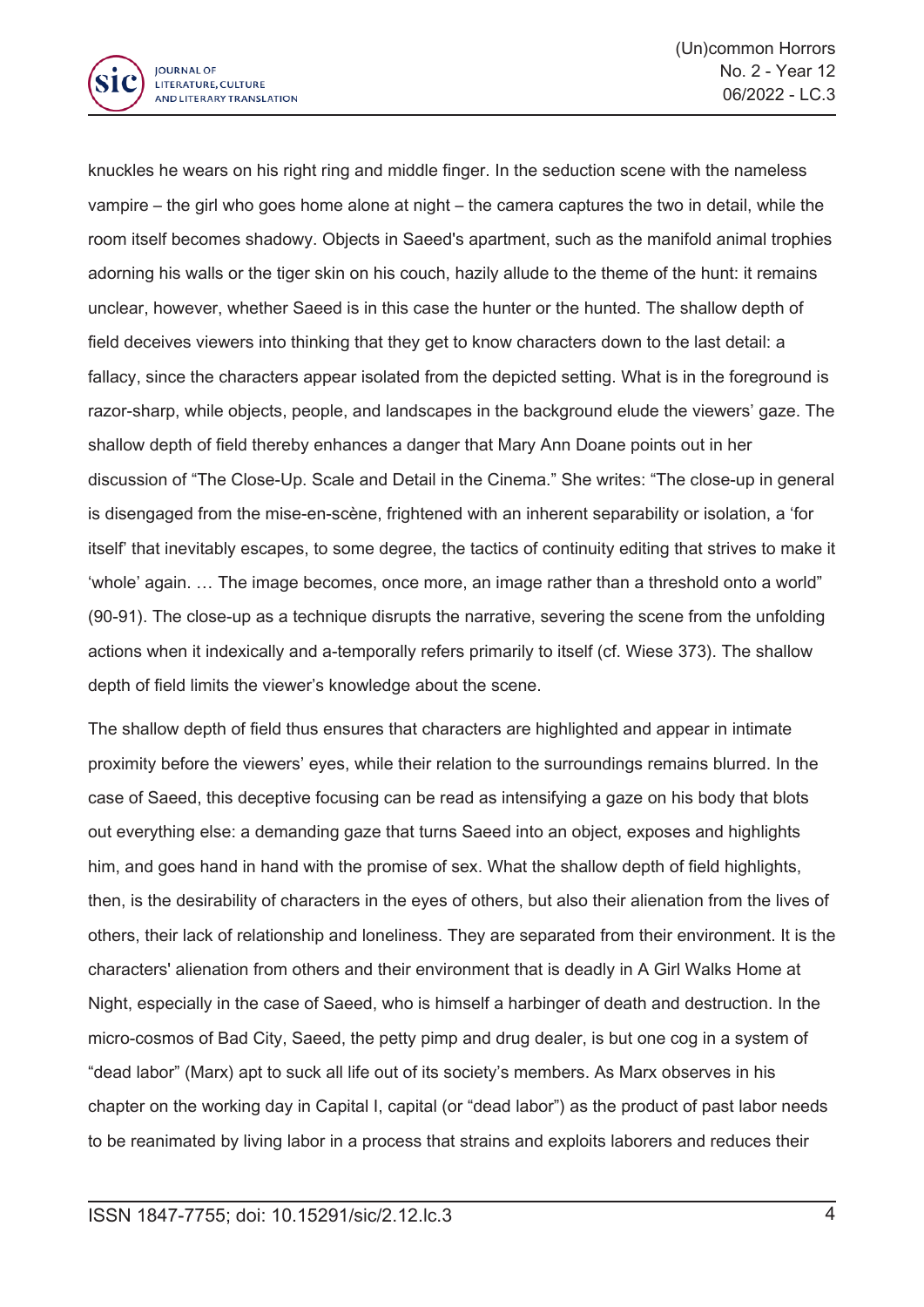

life-capacity (cf. McNally, Shaviro, Tyner). The drugs Saeed sells create <sup>a</sup> life-destroying dependency and stupor for Hossein (Marshall Manesh), father of main character Arash (Arash Marandi); Saeed violently exploits the sex worker Atti (Mozahn Marnò) when he forces her to perform fellatio on him, refuses to pay her for her services, and abuses her verbally.

A Girl Walks Home Alone at Night seems to suggest that the nameless vampire seeks Saeed out because exploitation and violence are the only means by which he accrues status, privileges, and money. Furthermore, Saeed embodies the interests and values in capitalist society. He is the perfect example of toxic masculinity within patriarchal capitalism; his violent acts, sanctioned by Bad City's society, can only be averted through the avenging vampire. Saeed's sexual coercion and extortion of Atti is mirrored in the seduction scene in which the vampire takes Saeed's finger into her month as if to perform fellatio on it, only to bite off his finger and subsequently sink her teeth into his throat to suck his blood until he is dead. In "Queer Utopias and <sup>a</sup> (Feminist) Iranian Vampire," Shadee Abdi and Bernadette Marie Calafell comment on this scene that "[t]he Girl is the anti-hero who uses monstrous feminism to free Bad City of one of its biggest criminals; <sup>a</sup> drug dealer and pimp who performed toxic masculinity and violence" (364). Saeed's death can be seen as <sup>a</sup> liberation from patriarchal pugnacity, an interpretation supported by the intradiegetic plot development in which he is robbed of his accrued wealth, only to disappear into oblivion within the intradiegetic world. The film hints intertextually at rape revenge films, in which violence of rape victims against their perpetrators is approved of and sanctioned (cf. Ferreday, Heller-Nicholas, Read).

The shallow depth of field can also achieve other effects, and work in tandem with visual effects like framing. At the beginning of A Girl Walks Home Alone at Night, the sex worker Atti is introduced. Initially, viewers can see her out of focus as <sup>a</sup> blurred figure in the distance, while Saeed, who is her pimp, is in razor-sharp focus in the foreground of the frame. Only when Atti enters Saeed's unwholesome sphere is she clearly visible. In the following scene, in which Saeed forces Atti to perform oral sex in Arash's Ford Thunderbird, both are repeatedly shown through the framing car window. Atti thus appears as <sup>a</sup> framed portrait, <sup>a</sup> stylistic device that provides <sup>a</sup> commentary on the intradiegetic story world. Through the framing, Atti appears as someone who is prevented from interacting freely with her environment by the frame itself: she becomes an image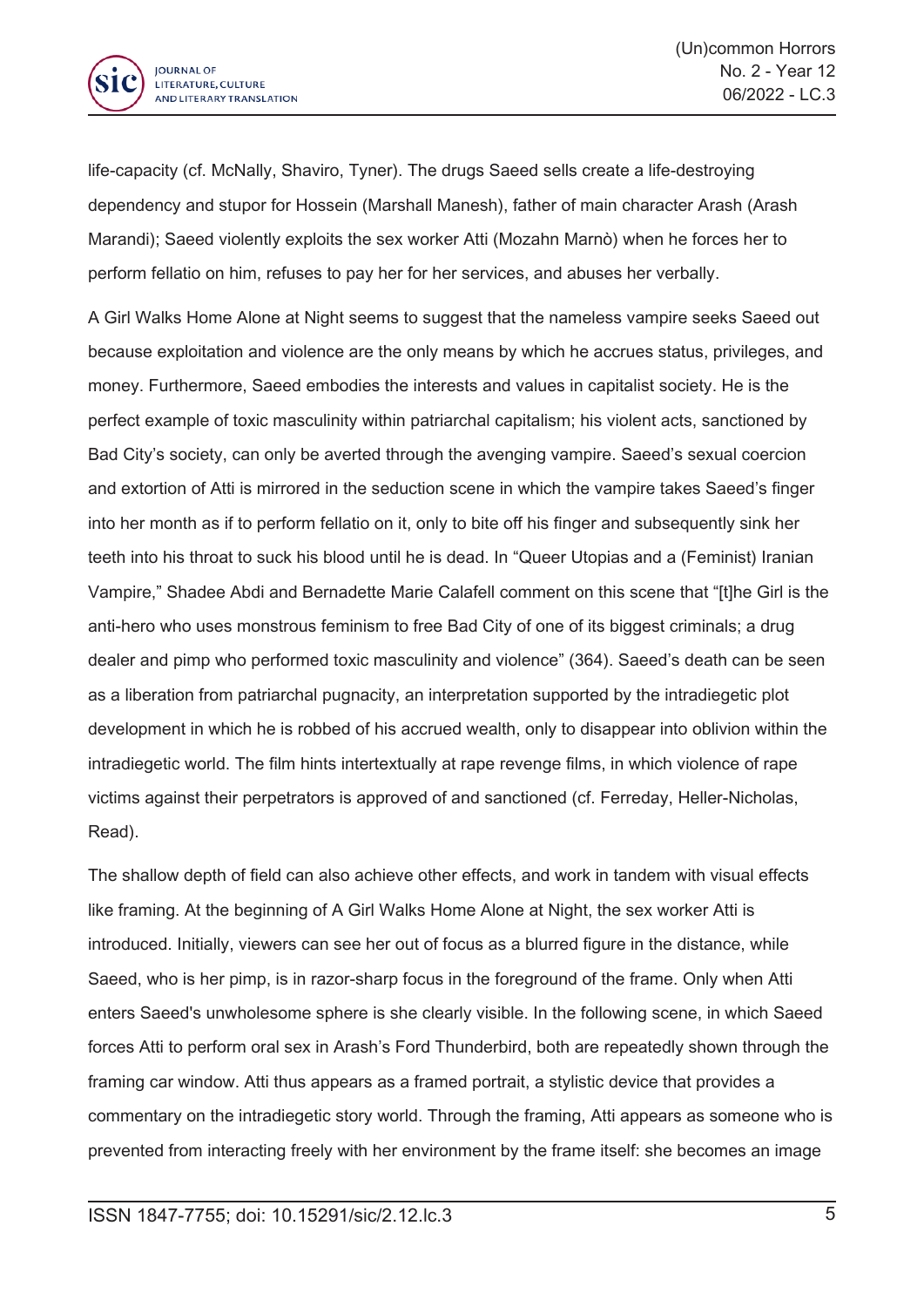

contained within <sup>a</sup> frame. The frame motif also appears in the scene in which Atti meets the nameless vampire. When the vampire offers her jewelry, Atti takes her to her apartment. In the scene that follows, Atti is repeatedly framed: by doors that offer entrance to her room, or in <sup>a</sup> mirror from which she looks at the vampire. The dialogue between Atti and the vampire sheds light on the reason for Atti's inability to break free from debilitating constrictions: "You remember what you want. You don't remember wanting" is the vampire's explanation for Atti's passivity, lack of perspective, and hopelessness. In this account, the bodily activity of wanting has been lost, leaving Atti with <sup>a</sup> focus on objects rather than feelings. According to Abdi and Calafell, the interaction with the vampire is, however, productive in the sense that it creates "a moment of <sup>a</sup> shared sense of sadness, desire, and hope for other potentialities" while it creates an alignment between the vampire and Atti in their struggle against patriarchal violence (366). In the last scene in which Atti appears, she is also framed: she is seen dancing against the light, surrounded by <sup>a</sup> door frame. She is not dancing for herself, she is dancing for her client Hossein; the promise that she can "step out of the frame" and escape the images projected on her remains unfulfilled. The composition of these powerful images depicts Atti as <sup>a</sup> character held captive by the frame. When Hossein injects heroin into Atti's arm against her will and leaves her unconscious, the vampire comes to her aid. Although Atti recovers, the viewer does not know whether she will find her way back to her own embodied wishes and desires, or if she remains in exploitative relationships, since she disappears as a character from the screen after it becomes known to the viewer that she survived Hossein's violent deed.

Several stylistic devices, including the use of light, help to reveal the relationship between Arash and his father Hossein. Shades of grey dominate those film scenes that are set in their household. When their intimate living quarters are introduced, it seems as if the television is the only source of light in the room, its flickering shimmers illuminating Hossein injecting himself with heroin. Next to the television, glaring neon-light at times shines mercilessly on their sparse belongings. Monotonous music accompanies Arash throughout several scenes, creating <sup>a</sup> sonic environment that underscores the unbearable droning on of everyday life: the pumping machines outside their door that extract the last drop of oil from the earth, the dogs that roam around piles of corpses, the daily routines and rituals of their family. Through lighting and music, it is clear that Arash and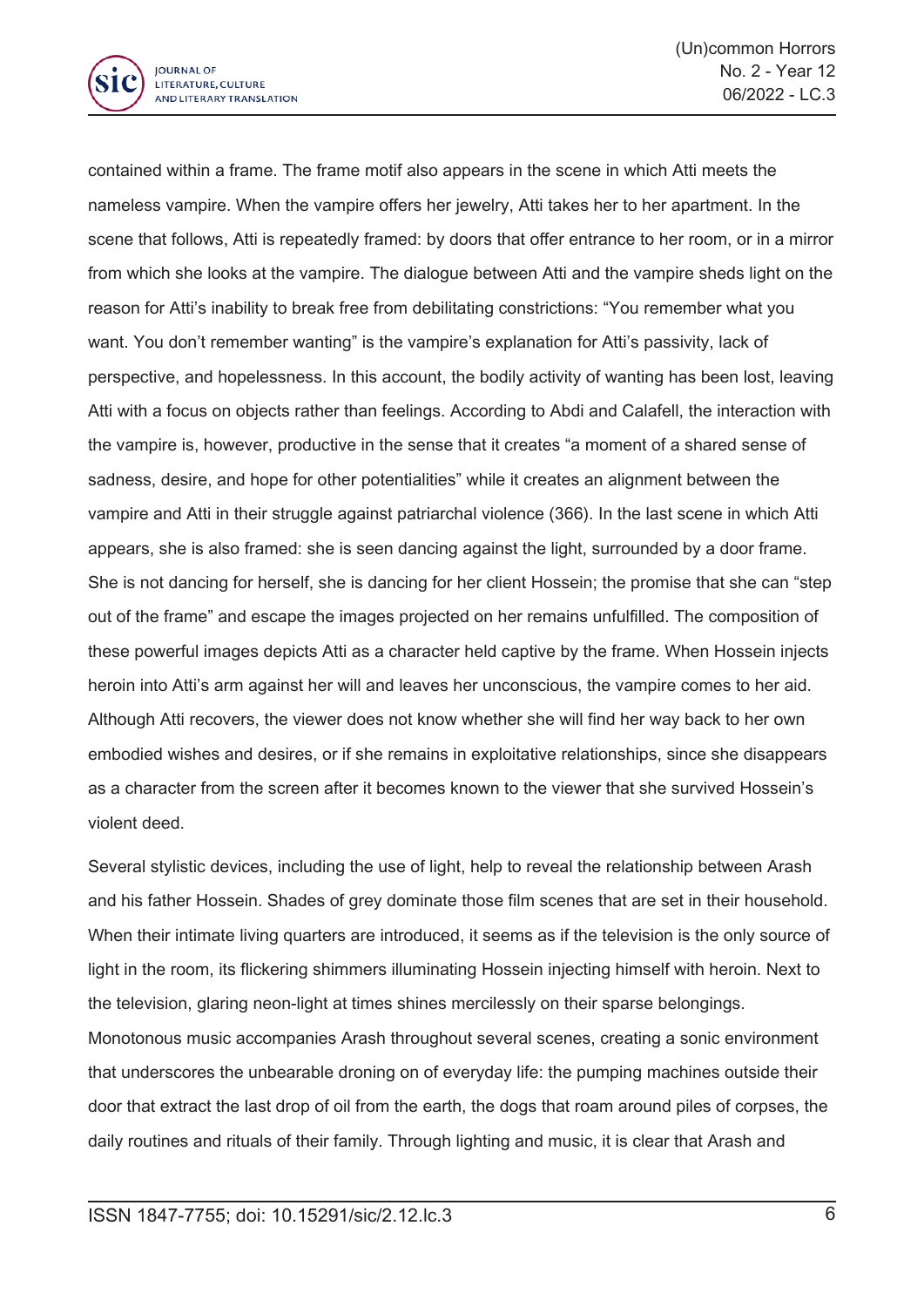

Hossein's relationship is based on routinized, monotonous exchanges that lack genuine love. The interruption of their life by the nameless female vampire is <sup>a</sup> liberation from their monotonous routines. Furthermore, the use of light is underscored in <sup>a</sup> scene that seems unrelated to the unfolding actions, and precisely because of this unrelatedness establishes <sup>a</sup> milieu in which new possibilities arise. In this scene, <sup>a</sup> transwoman named Rockabilly (Reza Sixo Safai) dances alone with <sup>a</sup> balloon in her hand on <sup>a</sup> roof-terrace on an ordinary, slightly overcast day. Because most scenes in A Girl Walks Home Alone at Night take place during the night and are thus artificially lighted (night scenes are crafted in delicate details), the daylight scene stands out. It gives viewers <sup>a</sup> glimpse of <sup>a</sup> possible freedom in which one can dance, seemingly carefree, under the sky, <sup>a</sup> freedom embodied by <sup>a</sup> transwoman whose gender expression defies heteronormative expectations.

A Girl Walks Home Alone at Night is defined by relationships – between father and son, husband and wife, partners and adversaries, man and beast, hunter and prey, machine and nature. These are relationships marked by exploitation, addiction, violence, and dependence, the negativity seeming inevitable because of the inherent evil of Bad City. The film relentlessly dulls these relationships by depicting them in monotonous greys, accompanied by somber sounds, and constricting and context-obstructing framing. These stylistic devices emphasize an underlying patriarchal and capitalistic social structure. The depicted intradiegetic world is about profit and gain on the backs of those perceived as weaker, like the sex worker Atti, and those who care and provide, as Arash does for his father. Nature itself is constantly exploited. Raw materials (oil, petrol) are mercilessly extracted, as shown in manifold images of oil drilling and refineries that refer to extractive industries. Human bodies become disposable waste: corpses are shown lying unburied in ditches, while people walk by carelessly, undisturbed. Almost no scene lacks <sup>a</sup> reference to the exchange of goods and services, some of which like sex work are extorted by force or by the means of persuasion for profit. Furthermore, the film underscores again and again that capitalist extraction and patriarchal structures (like the nuclear family, gender roles, and masculinist sexual violence and extortion) go inseparably hand in hand, <sup>a</sup> point that has been underscored by socialist feminists, too (cf. Brown, Eisenstein). Even Arash's decrepit father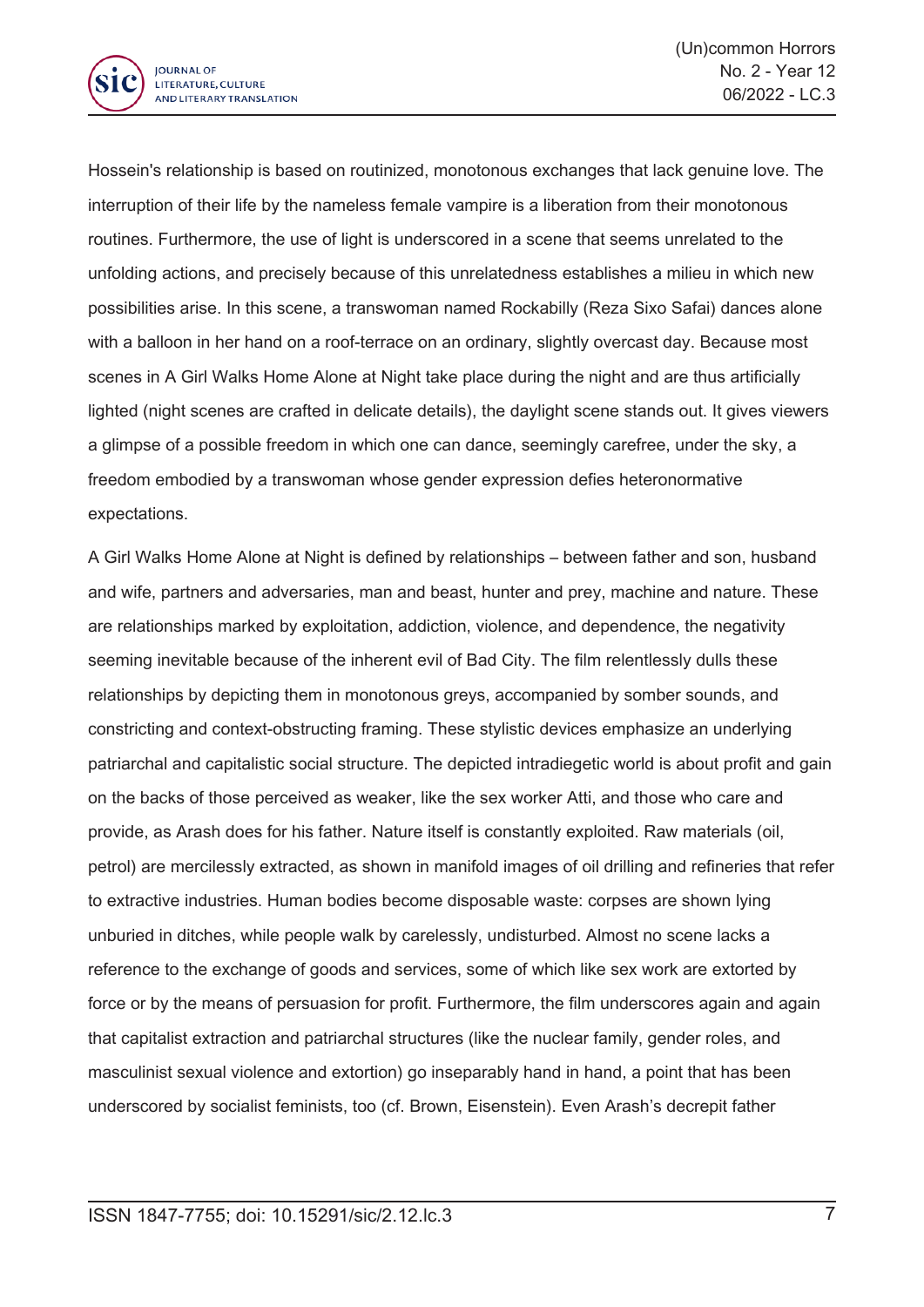

Hossein feels entitled to take Atti prisoner by binding her hands forcefully, and then injecting heroin into her body.

However, the film also invents alternative relationships. For one, the profit of patriarchal capitalism is undermined by theft and robbery, which represent <sup>a</sup> shadow economy that turns, through the agency of Arash and the nameless vampire, into <sup>a</sup> gift economy. For instance, Saeed's jewelry is gifted to Atti; Saeed's money given to Hossein; and the earrings that Arash has stolen from his employer are offered to the vampire. Within the film diegesis, these gifts are valuable because they are based on sympathetic and loving relationships. In "Queer Utopias and <sup>a</sup> (Feminist) Iranian Vampire," Abdi and Calafell observe that "[t]he vampire creates community rather than progeny," placing the nameless vampire in <sup>a</sup> tradition of queerness that refuses to fulfill gender expectations (366). In the film, Atti and the vampire establish an alliance, Arash and the vampire <sup>a</sup> love relationship, and Arash can cut ties with his destructive father. These relationships deviate from profit orientation and establish the possibility of reciprocal giving and taking. The vampire facilitates relationships that are not <sup>a</sup> priori oriented towards profit, but towards the interpersonal gestures based on sympathy and love. The feminist rage that the vampire embodies when she rids Bad City from male perpetrators points toward the possibility of freedom, as it

*deploys critical and creative capacities in self-transformative, counternormalizing, and counterhumiliating ways that in turn open onto, press for, and facilitate broader social transformation. The self-transformative effects of rage – the affirmation and actualization of the capacity for freedom – are counter-individuating. They inspire and motivate action aimed at bringing about broader social transformation judged to be both possible and necessary (Taylor 92).*

The vampire's attack on violent men, her efforts to eradicate toxic masculinity, go hand in hand with her ability to create <sup>a</sup> community in which women can feel supported, cherished, and protected against violence.

The power of image composition in the film, geared towards the exploration of non-exploitative, non-patriarchal relationships, is evident in the tender scene that takes place at the vampire's basement flat, whose interior decoration is reminiscent of the 1980s Gothic subculture. As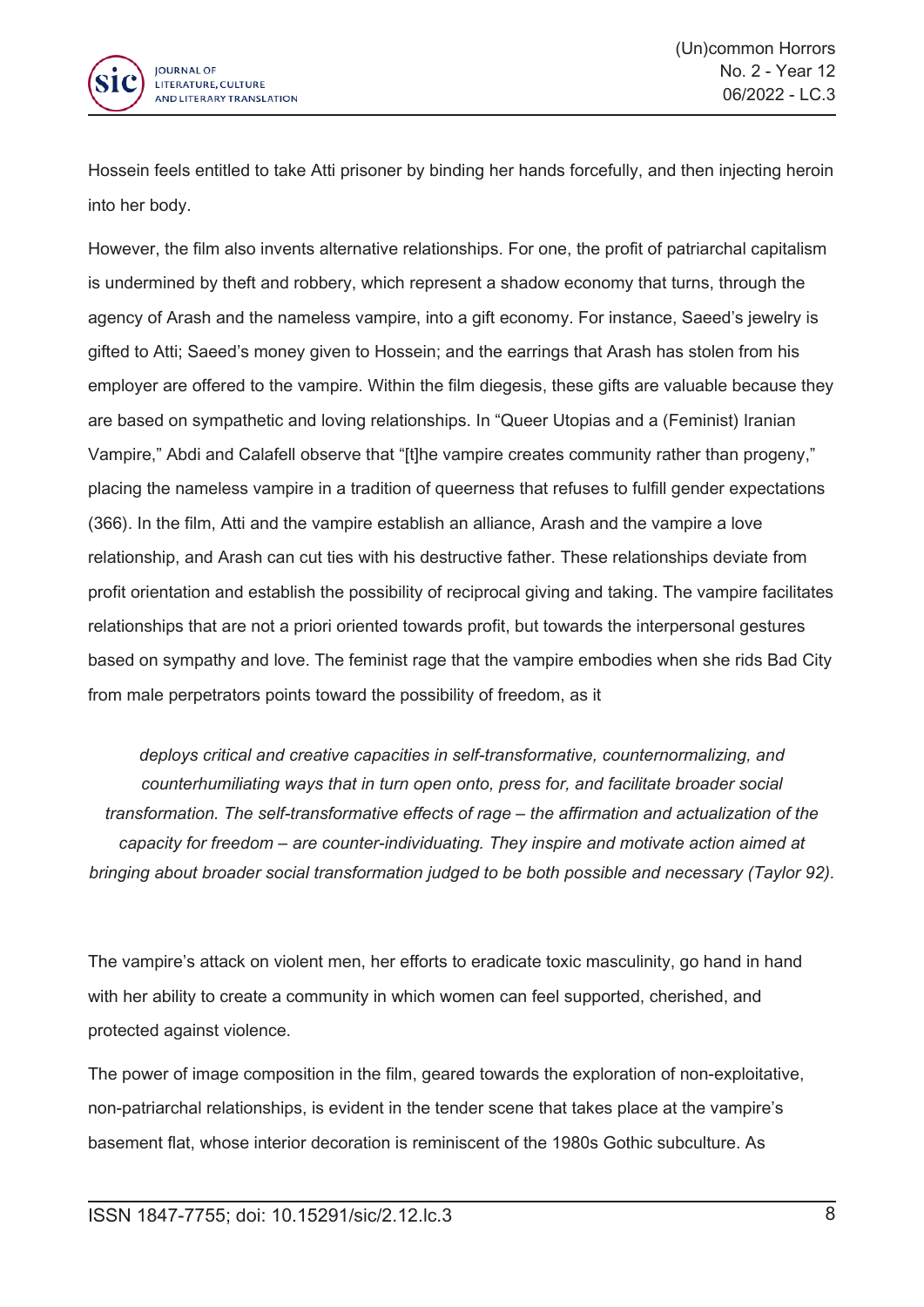

Mansbridge points out, "the Girl's bedroom walls are covered with fake posters of 1980s icons: Margaret Atwood standing in as Madonna, Amirpour's cousin and Elijah Wood (one of the film's producers) dressed up as the Bee Gees, and Amirpour herself posing as Michael Jackson" (814). Additionally, the background is covered by wallpaper with <sup>a</sup> geometric diamond-shaped, half black, half white pattern, covered with small light spots from <sup>a</sup> disco ball hanging from the ceiling. The vampire puts on "Death" by White Lies, and gently strokes the lid of the record player. Meanwhile, Arash stands up, pensively eyeing the disco ball, which he grasps with both hands and sets in motion. Points of light flicker on the walls, and in <sup>a</sup> very slow motion, Arash approaches the vampire, gradually appearing in the image frame in <sup>a</sup> half close-up from the left, the background blurs as the chorus of White Lies' "Death" kicks in: "Yes, this fear's got <sup>a</sup> hold on me." The vampire, her back turned to him, smiles expectantly as her breathing quickens. When Arash gets very close to her, his contours form <sup>a</sup> perfect parallel with her hairline, and the geometric diamonds of the background, in black and white, are reflected in their clothes. The vampire also turns around very slowly, faces Arash, and bends his neck backwards. For <sup>a</sup> moment she seems to hesitate whether she should suck him. But precisely when the White Lies sing "Will the earth beneath my body shake? And cast your sleeping hearts awake?" she decides to instead lay her head against his chest. At the climax of "Death," dominated by rhythmic drum beats, she listens to Arash's heart instead of sucking the life out of him. With this, their love affair is sealed, expressed in <sup>a</sup> sequence of images composed down to the last detail, <sup>a</sup> composition, with its geometric parallels and optical contrasts, that could hardly be more even and harmonious. The composition of the image, the choreography of sound and action, the lighting, the props: in this sequence, all the means at the film's disposal interweave to express an awakening love filled with tenderness rather than destruction. White Lies also sing of this: "That's why everything's got to be love or death." The vampire had <sup>a</sup> choice; she chose love. This scene demonstrates that feminist anger aims at destroying violent patriarchal structures that hold women down and harm them physically and psychologically. With violence absent, it is possible to make <sup>a</sup> different choice aimed at building constructive and loving relationships.

However, since the film is built on the principle of the distorting mirror, even the tender love scene does not stand on its own when the vampire's possibility to choose love is questioned toward the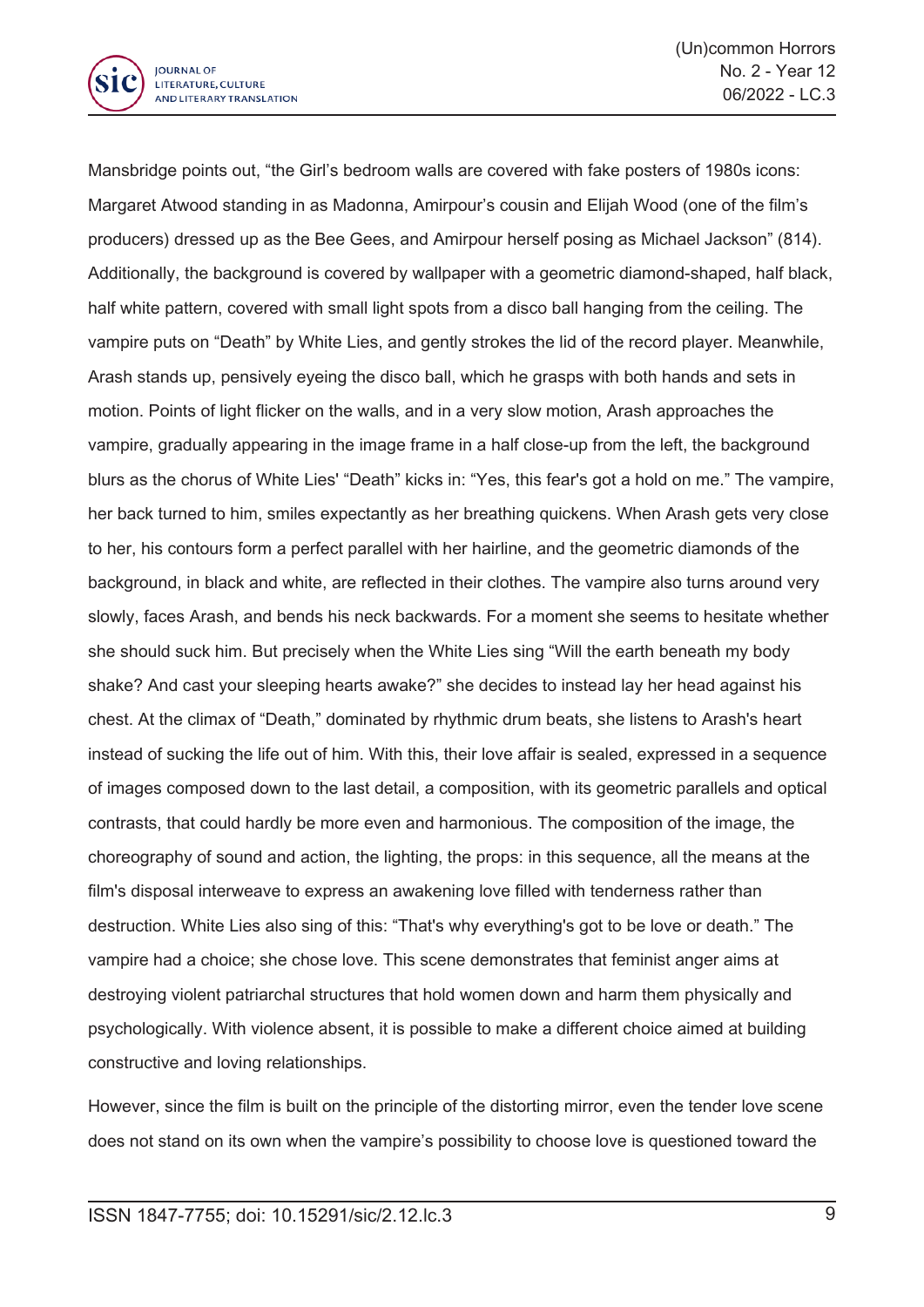

end of the film. After Arash finds his father dead in an alley, he initially drives around in his car aimlessly, in despair. Later that evening, the vampire finds him on her doorstep. She lets him into her apartment and he asks her to pack and leave Bad City with him today. "Come with me, I can't make it on my own," he tells her, while he can be seen only by himself in the same composition as in the love scene. This time the vampire decides to come with him. But as she gathers her things, shoveling <sup>a</sup> plethora of jewelry into bags, Arash's cat shows up. Having previously given it to his father, Arash knows from that moment on that the vampire is to blame for his father's death. And while he seems to ponder during their flight from Bad City if he has taken the right course of action, he finally seems to choose for her. In the very last scene, the vampire and Arash are shown sitting in the Ford Thunderbird, framed by the front window, in perfect symmetry slowly turning to each other with <sup>a</sup> slight smile on their faces. It is <sup>a</sup> promise of tenderness and attraction, of mutual understanding, that even includes the cat, and in which Arash's choice is one that affects the vampire as well.

A Girl Walks Home Alone at Night plays with the aberration from the norm and from normality to question and to comment on deviation in <sup>a</sup> variety of ways. This starts with Amirpour's decisions as to where, with whom and in which language the film would be made. The film is set in <sup>a</sup> fictional Iran but shot in the USA. A cast that consists of exiled Iranian men, women, and transgender persons speak Persian throughout the film and are modelled on Western icons: Arash on James Dean, Atti on Sophia Loren, Saeed on Die Antwoord (Mansbridge 814). A Girl Walks Home Alone at Night refers to Iran, but in <sup>a</sup> manifoldly fractured way, through its main theme, the woman who walks home alone at night, clad in <sup>a</sup> chador; through recurring visual motifs such as ornaments, characters, television programs, practices of cosmetic surgery, street signs; through actors and actresses that are exiled Iranians; through the choice of Farsi as the intradiegetic film language. The film comments on social conditions in Iran, yet it does not depict them. The mirror imagery on which the film is based is thus necessarily distorted in several ways: firstly, the film is fictional, even fantastic, and thus comments on and mirrors reality in a distorted way; secondly, the conditions of exile are characterized by the fact that people can no longer visit their homeland in order to form <sup>a</sup> picture of the social reality there. Thus, the designed mirror image lacks the original in front of the mirror, just as the Iranians in exile lack Iran. Abdi and Calafell interpret these distortions as <sup>a</sup>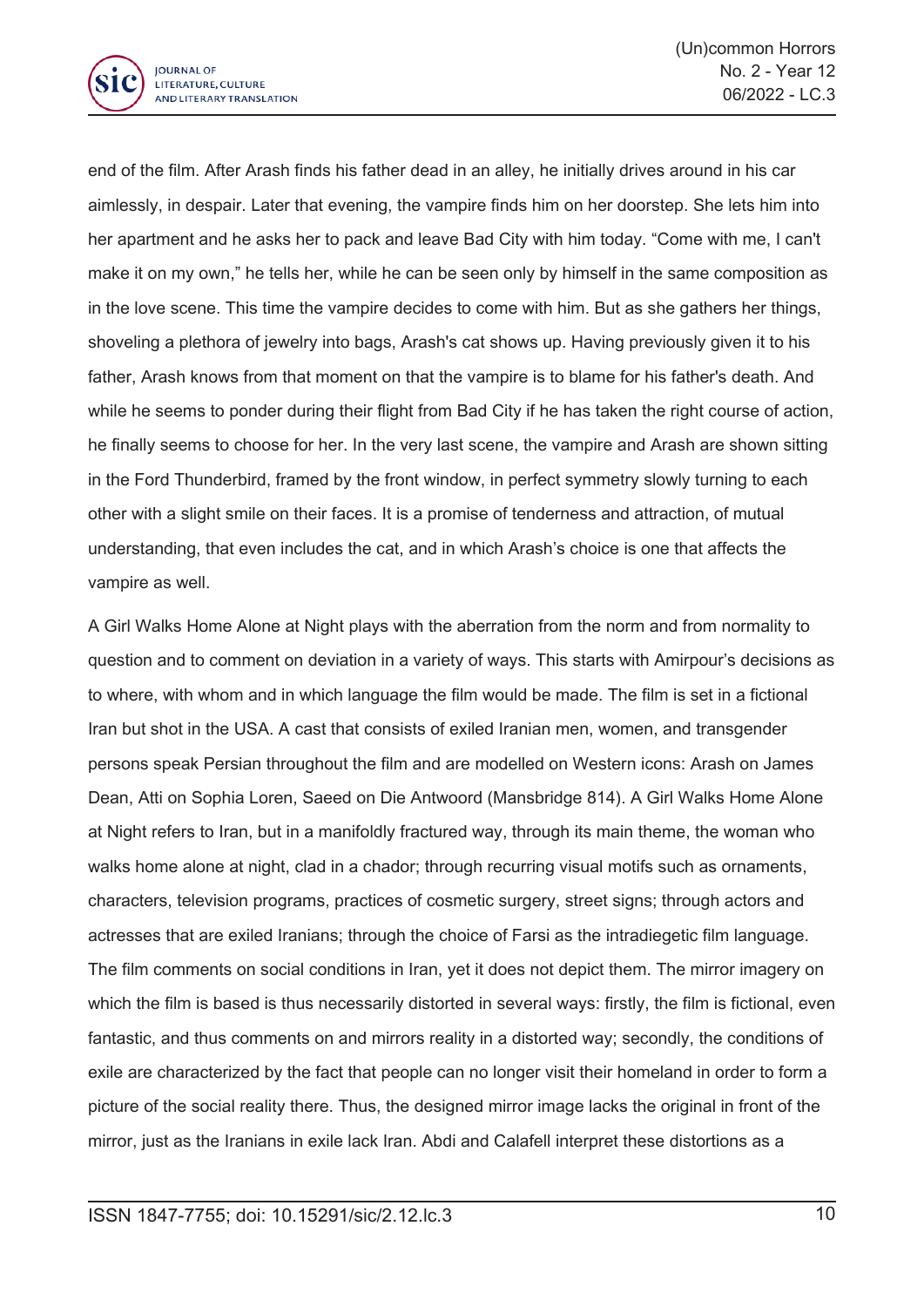

construction of "a transnational middle or hybrid borderland of hope and belonging for <sup>a</sup> diaspora" (362). This interpretation of the setting as enabling is contested by Joanna Gwen Mansbridge, who points out that the film explores geopolitical entanglements between the United States and Iran that have existed historically for several decades and still continue to exist, with "blood, oil, and drugs" as their main content (812). The geopolitical involvement of the USA has shaped the Persian Gulf region greatly, from their support of the Shah-regime to their recent military involvement in several wars (Elton). Iran, as <sup>a</sup> transit country, plays <sup>a</sup> crucial role in illegal drug trafficking, while in 2019, the USA has been the country with the highest rate (4%) of illicit drug use per capita world-wide (Richie and Roser). It is not far-fetched to see "blood, oil, and drugs" (812) as these two countries' nodes of entanglement, as Mansbridge suggests.

The figure of the vampire has liberatory potential, precisely because she establishes alliance, friendship, and partnership with those characters (women and girls, sex and care workers, transgender people) who are sidelined or deemed "other" in current Iranian discourse, and in current US discourse, too. Abdi and Calafell argue that in A Girl Walks Home Alone at Night the vampire's attack on violent men and her enabling of <sup>a</sup> community of outsiders inscribe her into feminist and queer traditions that go far beyond <sup>a</sup> patriarchal and capitalism-oriented script of success, career, and the nuclear family. The camera in the film explores <sup>a</sup> desiring, sensual female gaze, and the expression of feminist rage against violent men. The film comments on relationships, some of which are exploitative, violent, selfish, profit-oriented. It is on these latter relationships that the vampire casts her menacing gaze when she suddenly turns into an avenger. Furthermore, she acts as <sup>a</sup> driver for the exploration of alternative relationships that are based on the politics of the gift. Her character creates and seeks out relationships that are harmonious and liberating. It is the longing for an authentic relationship that drives the film.

Amirpour uses film's traditional stylistic means along with the powerful imagining of the vampire's non-anthropomorphic gaze to first explore patriarchal domination and then to explore its antithesis, loving, supporting relationships of free choice, to finally achieve, in this film, <sup>a</sup> thoroughly harmonious design.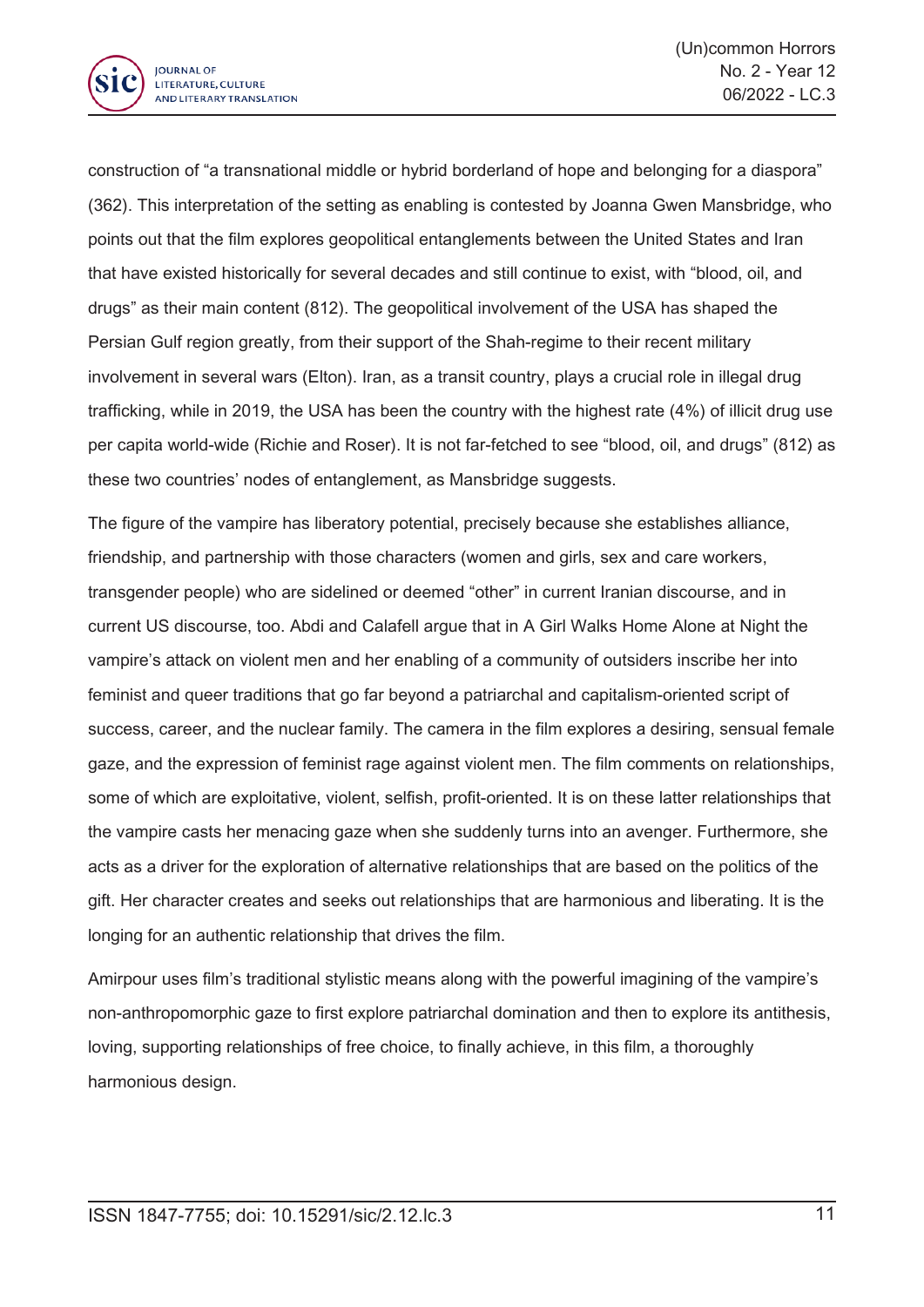

## **Works Cited**

Abdi, Shadee, and Bernadette Marie Calafell. "Queer Utopias and <sup>a</sup> (Feminist) Iranian Vampire: A Critical Analysis of Resistive Monstrosity in A Girl Walks Home Alone at Night." Critical Studies in Media Communication, vol. 34, no. 4, 2017, pp. 358–70. doi: 10.1080/15295036.2017.1302092.

Amirpour, Ana Lily, director. A Girl Walks Home Alone at Night. Capelight, 2015.

Auerbach, Nina. Our Vampires, Ourselves. University of Chicago Press, 1995.

Ball, Alan, director. True Blood: Complete Collection. Roadshow, 2020 [2008-2014].

Baudry, Jean-Louis. "Ideological Effects of the Basic Cinematographic Apparatus." Translated by Alan Williams, Film Quarterly, vol. 28, no. 2, 1974, pp. 39–47.

Brown, Heather A. Marx on Gender and the Family: A Critical Study. Brill, 2012.

Byron, George Gordon, and John Polidori. The Vampyre; <sup>a</sup> tale related by Lord Byron to Dr. Polidori. London, 1819.

Calafell, Bernadette Marie. Monstrosity, Performance, and Race in Contemporary Culture. Peter Lang, 2015.

Doane, Mary Ann. "The Close-Up: Scale and Detail in the Cinema." Differences: A Journal of Feminist Cultural Studies, vol. 14, no. 3, 2003, pp. 89–111.

Eisenstein, Zillah R. Capitalist Patriarchy and the Case for Socialist Feminism. Monthly Review Press, 1979.

Elton, Daniel L. The History of Iran. ABC-CLIO, 2012.

Ferreday, Debra. "'Only the Bad Gyal could do this': Rihanna, Rape-Revenge Narratives and the Cultural Politics of White Feminism." Feminist Theory, vol. 18, no. 3, 2017, pp. 263-80.

Heller-Nicholas, Alexandra. Rape-Revenge Films: A Critical Study. McFarland, 2021.

Le Fanu, Joseph Sheridan. Carmilla. Project Gutenberg, 2003 [1872],

www.gutenberg.org/files/10007/10007-h/10007-h.htm. Accessed 30 Apr. 2022.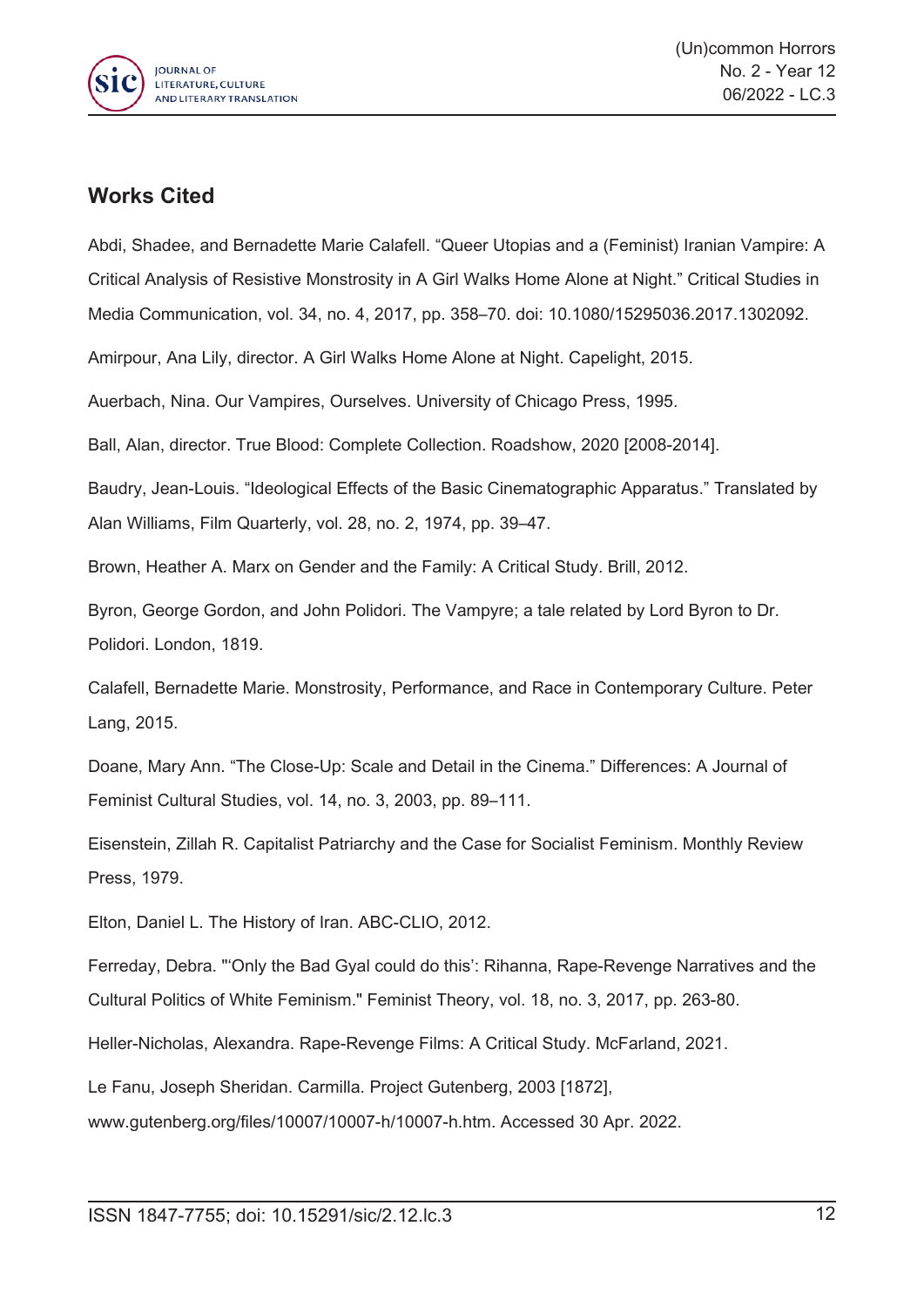

Mansbridge, Joanna Gwen. "Law of Extraction: Transcultural Environments, Uncanny Subjects, and the 'Unresolved Question of Pleasure' in Ana Lily Amirpour's A Girl Walks Home Alone at Night (2014)." The Journal of Popular Culture, vol. 54, no. 4, 2021, pp. 811–31. doi: 10.1111/jpcu.13046.

Marx, Karl. Capital: A Critical Analysis of Capitalist Production, London 1887. De Gruyter Akademie Forschung, 2017.

McNally, David. Monsters of the Market: Zombies, Vampires, and Global Capitalism. Brill, 2011.

Meyer, Stephenie. The Twilight Saga. Little, Brown & Company, 2011.

Metz, Christian. Psychoanalysis and Cinema: The Imaginary Signifier. MacMillan, 1982.

Murnau, Friedrich, et al. Nosferatu. Kino Classics, 2013 [1922].

Read, Jacinda. The New Avengers: Feminism, Femininity and the Rape-Revenge Cycle. Manchester University Press, 2000.

Ritchie, Hannah, and Max Roser. "Drug Use". OurWorldInData.org, 2019, ourworldindata.org/druguse. Accessed 30 Apr. 2022.

Schopp, Andrew. "Cruising the Alternatives: Homoeroticism and the Contemporary Vampire." Journal of Popular Culture, vol. 30, no. 4, 1997, pp. 231–44.

Shaviro, Steve. "Capitalist Monsters." Historical Materialism, vol. 10, no. 4, 2002, pp. 281–90.

Stoker, Bram. Dracula. Oxford University Press, 2011 [1897].

Taylor, Dianna. "Feminist Rage: Countering Sexual Violence and Sexual Humiliation." Signs: Journal of Women in Culture and Society, vol. 47, no. 1, 2021, pp. 81–104. doi: 10.1086/715226.

Tyner, James A. Dead Labor: Toward <sup>a</sup> Political Economy of Premature Death. University of Minnesota Press, 2019.

Wiese, Doro. "Tinting the Senses, Adjusting the Gaze: Colouring versus Close-Up as <sup>a</sup> Means to Draw Viewers into Visual Works." Journal of Graphic Novels and Comics, vol. 7, no. 4, 2016, pp. 369–80. doi: 10.1080/21504857.2016.1180540.

White Lies. "Death." Fiction Records, 2008.